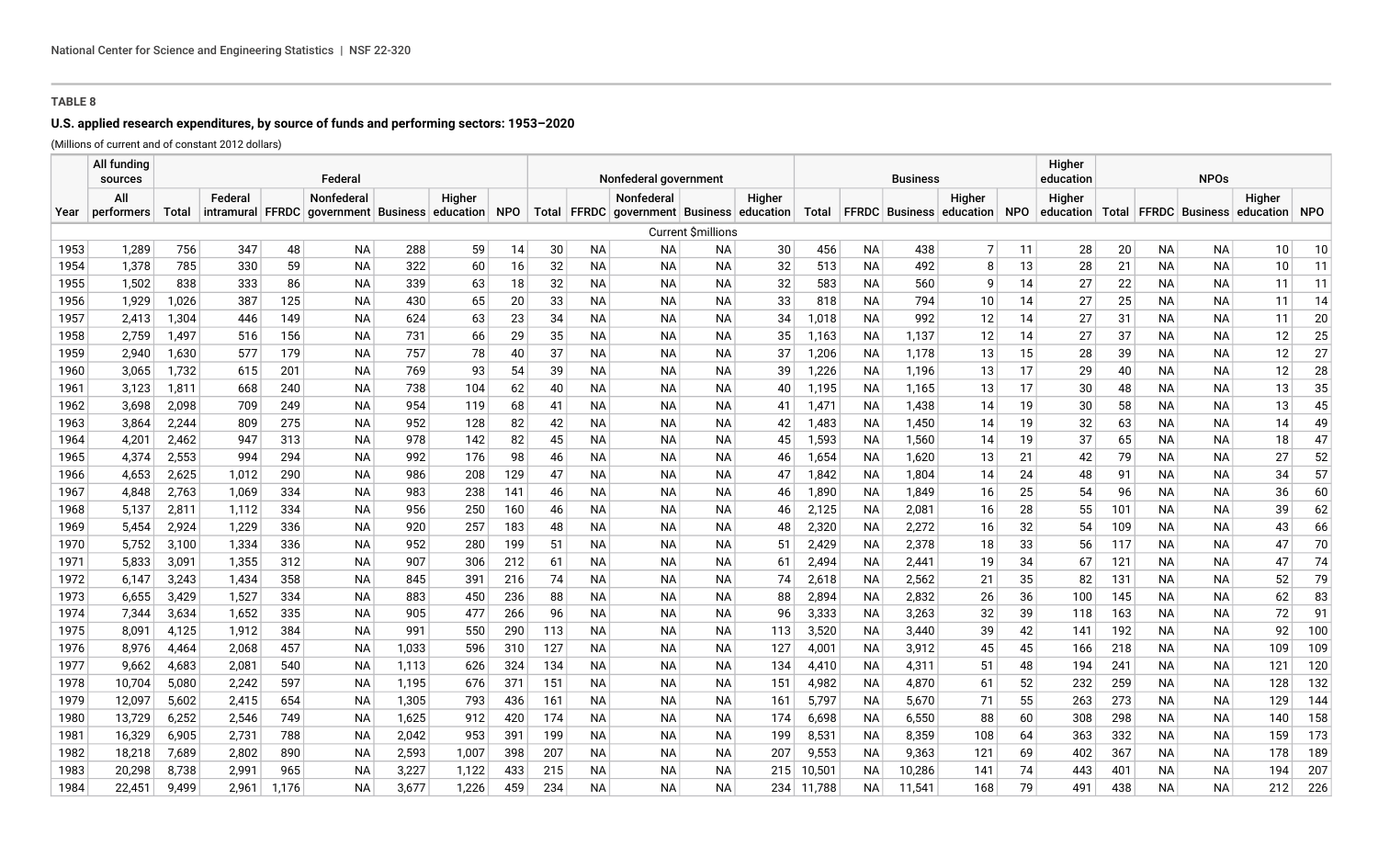# **U.S. applied research expenditures, by source of funds and performing sectors: 1953–2020**

(Millions of current and of constant 2012 dollars)  $\sqrt{a^2 + a^2 + a^2}$ 

|              | All funding<br>sources |                  |                |                | Federal                              |                |                      |             | Nonfederal government |                |                                                   |                 |        |                      |           | <b>Business</b>  |                                 |            | Higher<br>education | <b>NPOs</b>    |           |           |                                |                |
|--------------|------------------------|------------------|----------------|----------------|--------------------------------------|----------------|----------------------|-------------|-----------------------|----------------|---------------------------------------------------|-----------------|--------|----------------------|-----------|------------------|---------------------------------|------------|---------------------|----------------|-----------|-----------|--------------------------------|----------------|
|              | All                    |                  | Federal        |                | Nonfederal                           |                | Higher               |             |                       |                | Nonfederal                                        |                 | Higher |                      |           |                  | Higher                          |            | Higher              |                |           |           | Higher                         |                |
| Year         | performers             | Total            |                |                | intramural FFRDC government Business |                | education            | <b>NPO</b>  |                       |                | Total   FFRDC   government   Business   education |                 |        | Total                |           |                  | <b>FFRDC</b> Business education | <b>NPO</b> | education           |                |           |           | Total FFRDC Business education | <b>NPO</b>     |
| 1985         | 25,401                 | 10,930           | 3,135          | 1,292          | NА                                   | 4,717          | 1,296                | 490         | 262                   | NА             | NА                                                | NА              |        | 262 13,191           | ΝA        | 12,908           | 198                             | 85         | 547                 | 471            | NА        | NA        | 224                            | 247            |
| 1986         | 27,240                 | 10,409           | 3,204          | 1,258          | <b>NA</b>                            | 4,049          | 1,393                | 506         | 298                   | <b>NA</b>      | <b>NA</b>                                         | NА              |        | 298 15,402           | <b>NA</b> | 15,082           | 229                             | 91         | 620                 | 510            | <b>NA</b> | <b>NA</b> | 240                            | 270            |
| 1987         | 27,951                 | 10,829           | 3,366          | 1,228          | <b>NA</b>                            | 4,037          | 1,643                | 555         | 333                   | <b>NA</b>      | <b>NA</b>                                         | <b>NA</b>       | 333    | 15,511               | <b>NA</b> | 15,153           | 260                             | 98         | 707                 | 571            | <b>NA</b> | <b>NA</b> | 276                            | 295            |
| 1988         | 29,528                 | 10,749           | 3,362          | 984            | <b>NA</b>                            | 3,846          | 1,958                | 599         | 377                   | <b>NA</b>      | <b>NA</b>                                         | <b>NA</b>       | 377    | 16,938               | <b>NA</b> | 16,531           | 302                             | 105        | 818                 | 647            | <b>NA</b> | <b>NA</b> | 325                            | 322            |
| 1989         | 32,277                 | 11,753           | 3,566          | 1,047          | <b>NA</b>                            | 4,324          | 2,121                | 695         | 417                   | <b>NA</b>      | <b>NA</b>                                         | NA.             | 417    | 18,452               | <b>NA</b> | 17,993           | 347                             | 112        | 933                 | 722            | <b>NA</b> | NA        | 370                            | 352            |
| 1990         | 34,897                 | 13,695           | 3,652          | 1,156          | <b>NA</b>                            | 5,967          | 2,140                | 780         | 453                   | <b>NA</b>      | <b>NA</b>                                         | <b>NA</b>       | 453    | 18,930               | <b>NA</b> | 18,432           | 377                             | 120        | 1,031               | 788            | NА        | <b>NA</b> | 404                            | 384            |
| 1991         | 38,631                 | 14,280           | 4,093          | 1,446          | NА                                   | 5,588          | 2,232                | 921         | 468                   | <b>NA</b>      | ΝA                                                | NА              | 468    | 21,946               | <b>NA</b> | 21,425           | 392                             | 129        | 1,091               | 847            | NA        | ΝA        | 428                            | 419            |
| 1992         | 37,936                 | 13,690           | 4,337          | 1,529          | NА                                   | 4,476          | 2,415                | 933         | 479                   | <b>NA</b>      | NА                                                | NА              | 479    | 21,736               | ΝA        | 21,184           | 414                             | 138        | 1,120               | 911            | NА        | ΝA        | 454                            | 456            |
| 1993         | 37,283                 | 14,075           | 4,838          | 1,500          | <b>NA</b>                            | 4,295          | 2,542                | 900         | 496                   | <b>NA</b>      | ΝA                                                | NА              | 496    | 20,547               | ΝA        | 19,956           | 443                             | 148        | 1,181               | 984            | <b>NA</b> | <b>NA</b> | 487                            | 497            |
| 1994         | 36,618                 | 13,800           | 4,985          | 1,596          | <b>NA</b>                            | 3,616          | 2,644                | 960         | 517                   | <b>NA</b>      | <b>NA</b>                                         | NА              | 517    | 19,995               | ΝA        | 19,372           | 464                             | 158        | 1,256               | 1,049          | <b>NA</b> | <b>NA</b> | 509                            | 541            |
| 1995         | 40,936                 | 13,543           | 4,952          | 1,714          | <b>NA</b>                            | 3,164          | 2,779                | 934         | 559                   | <b>NA</b>      | <b>NA</b>                                         | NA.             | 559    | 24,418               | ΝA        | 23,755           | 494                             | 170        | 1,311               | 1,104          | <b>NA</b> | <b>NA</b> | 516                            | 589            |
| 1996         | 43,170                 | 13,958           | 4,872          | 1,623          | <b>NA</b>                            | 3,640          | 2,864                | 960         | 584                   | <b>NA</b>      | <b>NA</b>                                         | NA.             | 584    | 26,076               | ΝA        | 25,370           | 524                             | 182        | 1,390               | 1,162          | <b>NA</b> | <b>NA</b> | 522                            | 640            |
| 1997         | 46,516                 | 12,852           | 4,997          | 1,679          | <b>NA</b>                            | 2,648          | 2,518                | 1,011       | 548                   | <b>NA</b>      | <b>NA</b>                                         | <b>NA</b>       | 548    | 30,502               | <b>NA</b> | 29,782           | 515                             | 205        | 1,396               | 1,219          | <b>NA</b> | <b>NA</b> | 508                            | 711            |
| 1998         | 46,247                 | 12,751           | 5,146          | 1,725          | <b>NA</b>                            | 2,632          | 2,189                | 1,060       | 515                   | <b>NA</b>      | <b>NA</b>                                         | <b>NA</b>       | 515    | 30,303               | <b>NA</b> | 29,576           | 509                             | 218        | 1,393               | 1,285          | <b>NA</b> | <b>NA</b> | 502                            | 784            |
| 1999         | 51,853                 | 13,869           | 5,530          | 1,651          | <b>NA</b>                            | 2,817          | 2,571                | 1,300       | 533                   | <b>NA</b>      | NА                                                | <b>NA</b>       | 533    | 34,586               | NA        | 33,821           | 529                             | 236        | 1,480               | 1,385          | <b>NA</b> | NA        | 537                            | 849            |
| 2000         | 56,503                 | 15,450           | 6,105          | 1,750          | <b>NA</b>                            | 2,682          | 3,081                | 1,831       | 558                   | ΝA             | NА                                                | NА              |        | 558 37,293           | ΝA        | 36,494           | 540                             | 258        | 1,604               | 1,598          | NА        | NА        | 578                            | 1,021          |
| 2001         | 63,956                 | 18,595           | 7,052          | 2,379          | <b>NA</b>                            | 3,603          | $3,411$ 2,150        |             | 590                   | 5              | NА                                                | NА              |        | 585 41,238           | 33        | 40,409           | 535                             | 261        | 1,734               | 1,798          | 52        | NA        | 621                            | 1,126          |
| 2002         | 50,521                 | 18,987<br>22,234 | 7,487<br>7,672 | 2,905          | ΝA                                   | 2,452          | 3,877                | 2,267       | 644<br>716            | 8<br>9         | NА                                                | NА<br><b>NA</b> | 708    | 636 26,899           | 35        | 26,081           | 531                             | 253        | 1,937               | 2,053          | 71        | NА        | 689                            | 1,293          |
| 2003<br>2004 | 61,059<br>69,132       | 22,417           | 7,455          | 3,152<br>3,057 | ΝA<br>NА                             | 4,473<br>4,775 | 4,450<br>4,682 2,448 | 2,487       | 742                   | $\overline{7}$ | NА<br><b>NA</b>                                   | NА              |        | 33,692<br>735 41,495 | 36<br>30  | 32,861<br>40,657 | 537<br>545                      | 259<br>264 | 2,127<br>2,190      | 2,290<br>2,287 | 65<br>40  | NA<br>ΝA  | 739<br>759                     | 1,486<br>1,488 |
| 2005         | 69,653                 | 23,329           | 7,557          | 3,241          | NА                                   | 5,289          | 4,810 2,432          |             | 727                   | 8              | <b>NA</b>                                         | <b>NA</b>       | 719    | 40,867               | 35        | 39,995           | 557                             | 280        | 2,283               | 2,447          | 45        | <b>NA</b> | 774                            | 1,627          |
| 2006         | 76,622                 | 24,864           | 7.435          | 3,531          | 87                                   | 6,140          | 5,080                | 2,592       | 889                   | 8              | 169                                               | <b>NA</b>       |        | 712 45,952           | 47        | 45,033           | 573                             | 300        | 2,368               | 2,549          | 54        | <b>NA</b> | 789                            | 1,705          |
| 2007         | 85,319                 | 29,438           | 7,222          | 5,293          | 111                                  | 8,945          | 5,284                | 2,583       | 968                   | 14             | 210                                               | <b>NA</b>       | 745    | 49,627               | 77        | 48,625           | 607                             | 318        | 2,461               | 2,824          | 92        | <b>NA</b> |                                | 848 1,885      |
| 2008         | 76,639                 | 27,142           | 7,316          | 5,843          | 146                                  | 5,397          | 5.840                | 2,600       | 1.161                 | 15             | 261                                               | 71              |        | 815 42,386           | 89        | 41,292           | 675                             | 331        | 2,682               | 3,268          | 93        | 105       | 951                            | 2,119          |
| 2009         | 74,117                 | 32,092           | 7,874          | 5,979          | 186                                  | 7,797          | 7,207                | 3,049       | 1,314                 | 19             | 316                                               | 38              | 942    | 34,288               | 88        | 33,124           | 757                             | 319        | 2,913               | 3,511          | 104       | 96        | 1,006                          | 2,305          |
| 2010         | 79,017                 | 29,651           | 8,016          | 5,025          | 219                                  | 4,705          | 8,645                | 3,041       | 1,405                 | 18             | 354                                               | 32              |        | 1,002 41,138         | 67        | 39,987           | 763                             | 321        | 3,074               | 3,749          | 77        | 182       | 1,034                          | 2,456          |
| 2011         | 81,891                 | 29,572           | 8,024          | 5,057          | 226                                  | 4,404          | 9,168                | 2,693       | 1,411                 | 13             | 348                                               | 70              | 981    | 43,791               | 81        | 42,590           | 781                             | 340        | 3,333               | 3,784          | 77        | 122       |                                | $1,073$ 2,512  |
| 2012         | 86,822                 | 30,191           | 8,587          | 5,566          | 220                                  | 4,137          | 9,053                | 2,629       | 1,387                 | 19             | 330                                               | 45              | 994    | 47,727               | 81        | 46,436           | 861                             | 349        | 3,602               | 3,916          | 76        | 137       |                                | 1,132 2,571    |
| 2013         | 88,158                 | 32,424           | 8,309          | 6,639          | 213                                  | 6,028          | 8,771                | 2,465       | 1,420                 | 22             | 300                                               | 47              | 1,051  | 46,121               | 94        | 44,738           | 918                             | 371        | 3,854               | 4,338          | 69        | 199       |                                | 1,268 2,802    |
| 2014         | 91.771                 | 33,353           | 8.775          | 6,765          | 200                                  | 6,445          |                      | 8,594 2,574 | 1,394                 | 13             | 271                                               | 35              | 1.075  | 48,163               | 107       | 46,685           | 979                             | 392        | 4,127               | 4,735          | 67        | 250       |                                | 1,392 3,025    |
| 2015         | 97.249                 | 34,585           | 9.347          | 7,182          | 199                                  | 6,102          | 8,964 2,791          |             | 1,399                 | 9              | 282                                               | 24              |        | 1,085 51,726         | 96        | 50,137           | 1,086                           | 407        | 4,457               | 5,083          | 64        | 209       |                                | 1,579 3,231    |
| 2016         | 110.484                | 37,016           | 9.805          | 7,469          | 209                                  | 5,327          | 9.665                | 4.541       | 1,517                 | 10             | 300                                               | 45              | 1.162  | 59,430               | 84        | 57,253           | 1,202                           | 891        | 4.877               | 7,644          | 65        | 245       |                                | 1,826 5,508    |
| 2017         | 114,069                | 38,251           | 10,124         | 7,868          | 208                                  | 5,386          | 10,146 4,520         |             | 1,550                 | 15             | 279                                               | 33              | 1,223  | 60,728               | 91        | 58.429           | 1,270                           | 926        | 5.230               | 8,308          | 72        | 193       |                                | $1,943$ 6,093  |
|              |                        |                  |                |                |                                      |                |                      |             |                       |                |                                                   |                 |        |                      |           |                  |                                 |            |                     |                |           |           |                                |                |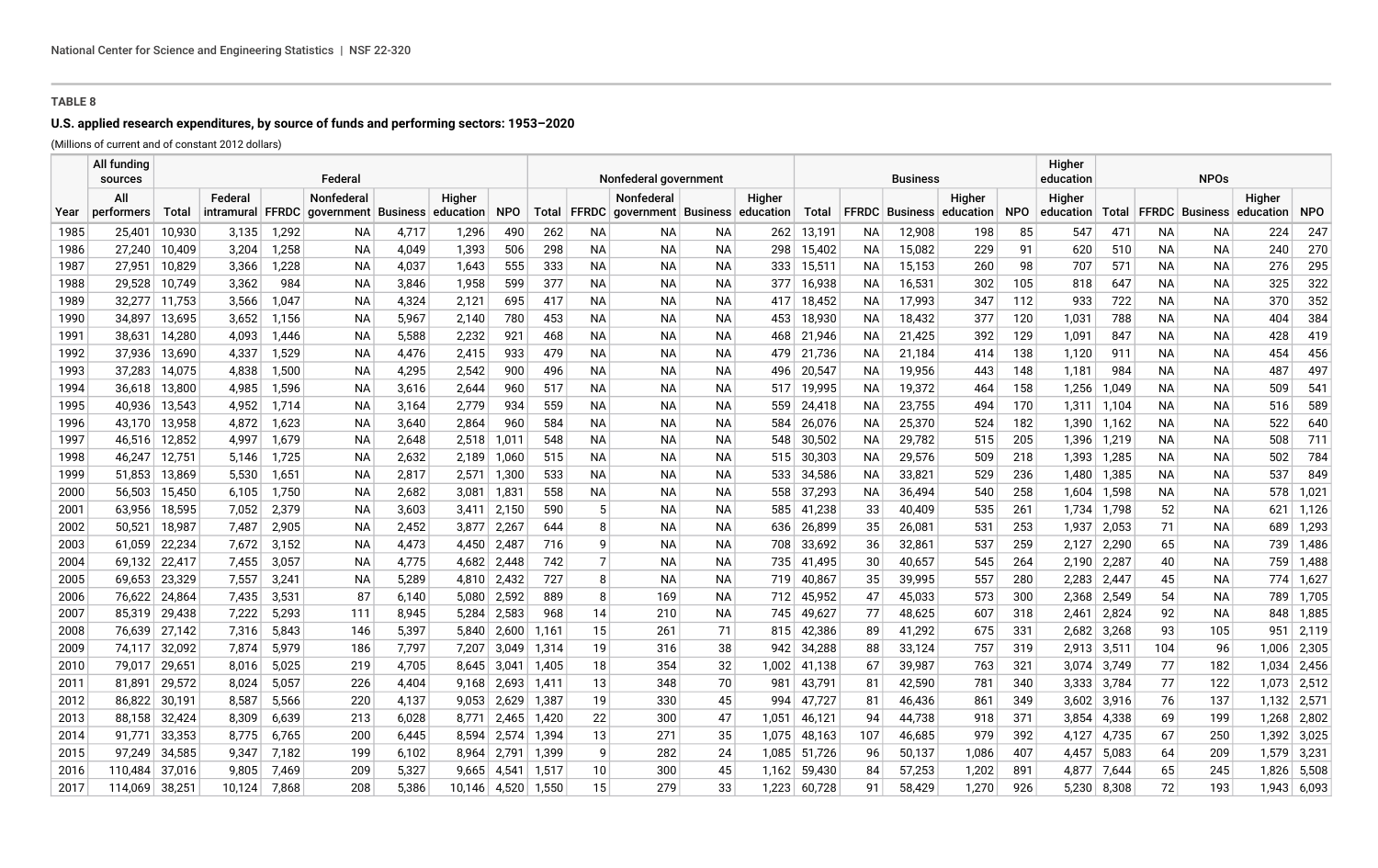# **U.S. applied research expenditures, by source of funds and performing sectors: 1953–2020**

(Millions of current and of constant 2012 dollars)

|                | All funding<br>sources |               |                  |       | Federal             |       |           |            | Nonfederal government |           |                                                   |                          |        |              |           | <b>Business</b>       |           |            | Higher<br>education | <b>NPOs</b> |           |                          |           |       |
|----------------|------------------------|---------------|------------------|-------|---------------------|-------|-----------|------------|-----------------------|-----------|---------------------------------------------------|--------------------------|--------|--------------|-----------|-----------------------|-----------|------------|---------------------|-------------|-----------|--------------------------|-----------|-------|
|                | All                    |               | Federal          |       | <b>Nonfederal</b>   |       | Higher    |            |                       |           | Nonfederal                                        |                          | Higher |              |           |                       | Higher    |            | Higher              |             | Higher    |                          |           |       |
| Year           | performers             | Total         | intramural FFRDC |       | government Business |       | education | <b>NPO</b> |                       |           | Total   FFRDC   government   Business   education |                          |        | Total        |           | <b>FFRDC</b> Business | education | <b>NPO</b> | education           |             |           | Total   FFRDC   Business | education | NPO   |
| 2018           | 119,837                | 40,352        | 11.111           | 8,407 | 215                 | 5,355 | 10,616    | 4,648      | 1,607                 | 21        | 273                                               | 23                       | 1,290  | 63,467       | 90        | 61,018                | 1,363     | 979        | 5,523               | 8,885       | 75        | 191                      | 2,034     | 6,579 |
| 2019           | 132,021                | 41,849        | 11,264           | 9,075 | 225                 | 5,246 | 11,144    | 4,895      | 1,675                 | 23        | 269                                               | 42                       | 1,341  | 73,277       | 83        | 70,679                | 1,449     | 1,049      | 5,763               | 9,454       | 77        | 209                      | 2,097     | 7,062 |
| $2020^{\circ}$ | 139,527                | 43,718        | 12,032           | 9,350 | 226                 | 4,877 | 11,565    | 5,667      | 1,699                 | 21        | 268                                               | 44                       | 1,366  | 78,557       | 81        | 75,861                | 1,504     | 1,092      | 6,033               | 9,518       | 76        | 224                      | 2,151     | 7,055 |
|                |                        |               |                  |       |                     |       |           |            |                       |           |                                                   | Constant 2012 \$millions |        |              |           |                       |           |            |                     |             |           |                          |           |       |
| 1953           | 8,928                  | 5,233         | 2,403            | 329   | <b>NA</b>           | 1,995 | 409       | 97         | 209                   | <b>NA</b> | ΝA                                                | ΝA                       | 209    | 3,155        | <b>NA</b> | 3,034                 | 45        | 76         | 193                 | 139         | <b>NA</b> | <b>NA</b>                | 69        | 69    |
| 1954           | 9,457                  | 5,387         | 2,261            | 401   | <b>NA</b>           | 2,210 | 408       | 106        | 216                   | <b>NA</b> | <b>NA</b>                                         | <b>NA</b>                | 216    | 3,517        | <b>NA</b> | 3,377                 | 51        | 89         | 192                 | 144         | <b>NA</b> | <b>NA</b>                | 69        | 75    |
| 1955           | 10,133                 | 5,656         | 2,247            | 580   | <b>NA</b>           | 2,285 | 425       | 118        | 218                   | <b>NA</b> | <b>NA</b>                                         | <b>NA</b>                | 218    | 3,931        | <b>NA</b> | 3,779                 | 57        | 94         | 183                 | 145         | <b>NA</b> | <b>NA</b>                | 71        | 74    |
| 1956           | 12,584                 | 6,692         | 2,522            | 812   | <b>NA</b>           | 2,803 | 424       | 131        | 216                   | <b>NA</b> | NА                                                | <b>NA</b>                | 216    | 5,338        | NА        | 5,181                 | 65        | 91         | 176                 | 163         | <b>NA</b> | <b>NA</b>                | 72        | 91    |
| 1957           | 15,243                 | 8,235         | 2,814            | 941   | <b>NA</b>           | 3,940 | 398       | 142        | 214                   | <b>NA</b> | <b>NA</b>                                         | <b>NA</b>                | 214    | 6,427        | <b>NA</b> | 6,266                 | 73        | 88         | 171                 | 196         | <b>NA</b> | <b>NA</b>                | 69        | 126   |
| 1958           | 17,040                 | 9,245         | 3,187            | 963   | <b>NA</b>           | 4,514 | 405       | 176        | 218                   | <b>NA</b> | NА                                                | <b>NA</b>                | 218    | 7,183        | <b>NA</b> | 7,022                 | 74        | 86         | 168                 | 225         | <b>NA</b> | <b>NA</b>                | 71        | 154   |
| 1959           | 17,909                 | 9,931         | 3,512            | 1,090 | <b>NA</b>           | 4,613 | 472       | 244        | 225                   | <b>NA</b> | <b>NA</b>                                         | <b>NA</b>                | 225    | 7,344        | <b>NA</b> | 7,176                 | 76        | 91         | 171                 | 238         | <b>NA</b> | <b>NA</b>                | 73        | 164   |
| 1960           | 18,424                 | 10,409        | 3,693            | 1,208 | <b>NA</b>           | 4,624 | 559       | 325        | 233                   | <b>NA</b> | <b>NA</b>                                         | <b>NA</b>                | 233    | 7,369        | <b>NA</b> | 7,188                 | 78        | 102        | 173                 | 240         | <b>NA</b> | <b>NA</b>                | 72        | 168   |
| 1961           | 18,573                 | 10,770        | 3,973            | 1,424 | ΝA                  | 4,389 | 616       | 369        | 237                   | <b>NA</b> | NА                                                | <b>NA</b>                | 237    | 7,107        | NА        | 6,928                 | 77        | 101        | 176                 | 282         | <b>NA</b> | <b>NA</b>                | 74        | 208   |
| 1962           | 21,727                 | 12,328        | 4,163            | 1,463 | <b>NA</b>           | 5,607 | 696       | 400        | 238                   | <b>NA</b> | NА                                                | <b>NA</b>                | 238    | 8,640        | <b>NA</b> | 8,449                 | 79        | 112        | 179                 | 341         | <b>NA</b> | <b>NA</b>                | 76        | 264   |
| 1963           | 22,446                 | 13,036        | 4,699            | 1,594 | <b>NA</b>           | 5,528 | 741       | 473        | 245                   | <b>NA</b> | <b>NA</b>                                         | <b>NA</b>                | 245    | 8,614        | <b>NA</b> | 8,422                 | 81        | 110        | 188                 | 363         | <b>NA</b> | <b>NA</b>                | 78        | 285   |
| 1964           | 24,036                 | 14,083        | 5,415            | 1,791 | <b>NA</b>           | 5,596 | 812       | 469        | 259                   | <b>NA</b> | <b>NA</b>                                         | <b>NA</b>                | 259    | 9,111        | <b>NA</b> | 8,925                 | 77        | 109        | 213                 | 369         | <b>NA</b> | <b>NA</b>                | 100       | 269   |
| 1965           | 24,574 14,342          |               | 5,582            | 1,649 | <b>NA</b>           | 5,574 | 986       | 551        | 261                   | <b>NA</b> | <b>NA</b>                                         | <b>NA</b>                | 261    | 9,293        | <b>NA</b> | 9,102                 | 73        | 118        | 237                 | 441         | <b>NA</b> | <b>NA</b>                | 149       | 292   |
| 1966           | 25,430 14,345          |               | 5,531            | 1,585 | <b>NA</b>           | 5,389 | 1,137     | 702        | 257                   | <b>NA</b> | <b>NA</b>                                         | <b>NA</b>                | 257    | 10,068       | <b>NA</b> | 9,860                 | 77        | 131        | 265                 | 495         | <b>NA</b> | <b>NA</b>                | 183       | 312   |
| 1967           | 25,750 14,675          |               | 5,675            | 1,771 | <b>NA</b>           | 5,221 | 1,261     | 746        | 242                   | <b>NA</b> | <b>NA</b>                                         | <b>NA</b>                | 242    | 10,036       | <b>NA</b> | 9,821                 | 82        | 133        | 286                 | 510         | <b>NA</b> | <b>NA</b>                | 191       | 319   |
| 1968           |                        | 26,170 14,318 | 5,662            | 1,702 | <b>NA</b>           | 4,870 | 1,271     | 813        | 234                   | <b>NA</b> | <b>NA</b>                                         | <b>NA</b>                | 234    | 10,826       | <b>NA</b> | 10,601                | 82        | 143        | 280                 | 512         | <b>NA</b> | <b>NA</b>                | 196       | 316   |
| 1969           | 26,489                 | 14,199        | 5,970            | 1,629 | <b>NA</b>           | 4,468 | 1,246     | 886        | 234                   | <b>NA</b> | <b>NA</b>                                         | <b>NA</b>                |        | 234 11,267   | <b>NA</b> | 11,034                | 78        | 155        | 262                 | 527         | <b>NA</b> | <b>NA</b>                | 206       | 321   |
| 1970           | 26,537                 | 14,303        | 6,154            | 1,550 | <b>NA</b>           | 4,392 | 1,289     | 918        | 236                   | <b>NA</b> | <b>NA</b>                                         | <b>NA</b>                |        | 236 11,203   | <b>NA</b> | 10,970                | 81        | 152        | 257                 | 537         | <b>NA</b> | <b>NA</b>                | 215       | 323   |
| 1971           | 25,609                 | 13,570        | 5,949            | 1,368 | <b>NA</b>           | 3,982 | 1,343     | 929        | 266                   | <b>NA</b> | <b>NA</b>                                         | <b>NA</b>                | 266    | 10,947       | NA        | 10,717                | 81        | 149        | 294                 | 531         | <b>NA</b> | <b>NA</b>                | 206       | 325   |
| 1972           |                        | 25,870 13,648 | 6,035            | 1,507 | ΝA                  | 3,556 | 1,643     | 907        | 312                   | <b>NA</b> | <b>NA</b>                                         | NА                       |        | $312$ 11,016 | NА        | 10,783                | 86        | 147        | 344                 | 549         | <b>NA</b> | <b>NA</b>                | 217       | 332   |
| 1973           | 26,554                 | 13,683        | 6,094            | 1,333 | <b>NA</b>           | 3,523 | 1,793     | 940        | 350                   | <b>NA</b> | <b>NA</b>                                         | <b>NA</b>                |        | 350 11,547   | <b>NA</b> | 11,299                | 104       | 144        | 398                 | 577         | <b>NA</b> | <b>NA</b>                | 245       | 331   |
| 1974           | 26,884                 | 13,304        | 6,048            | 1,225 | ΝA                  | 3,313 | 1,744     | 974        | 352                   | <b>NA</b> | <b>NA</b>                                         | ΝA                       | 352    | 12,202       | <b>NA</b> | 11,945                | 115       | 142        | 432                 | 595         | <b>NA</b> | <b>NA</b>                | 262       | 333   |
| 1975           | 27,107                 | 13,820        | 6,405            | 1,285 | <b>NA</b>           | 3,320 | 1,841     | 970        | 380                   | <b>NA</b> | <b>NA</b>                                         | <b>NA</b>                |        | 380 11,793   | <b>NA</b> | 11,525                | 129       | 139        | 471                 | 643         | <b>NA</b> | <b>NA</b>                | 308       | 335   |
| 1976           | 28,505                 | 14,175        | 6,568            | 1,451 | ΝA                  | 3,280 | 1,891     | 984        | 404                   | <b>NA</b> | <b>NA</b>                                         | <b>NA</b>                |        | 404 12,706   | <b>NA</b> | 12,423                | 141       | 142        | 526                 | 694         | <b>NA</b> | <b>NA</b>                | 346       | 348   |
| 1977           | 28,888                 | 14,002        | 6,220            | 1,614 | ΝA                  | 3,328 | 1,870     | 969        | 402                   | <b>NA</b> | ΝA                                                | ΝA                       | 402    | 13,185       | NА        | 12,889                | 152       | 144        | 580                 | 719         | NА        | ΝA                       | 360       | 359   |
| 1978           | 29,900                 | 14,190        | 6,261            | 1,666 | ΝA                  | 3,338 | 1,888     | ,037       | 422                   | <b>NA</b> | ΝA                                                | <b>NA</b>                | 422    | 13,916       | NА        | 13,603                | 169       | 144        | 647                 | 724         | NА        | ΝA                       | 356       | 367   |
| 1979           | 31,202                 | 14,450        | 6,229            | 1,687 | ΝA                  | 3,366 | 2,044     | 1,124      | 417                   | <b>NA</b> | <b>NA</b>                                         | <b>NA</b>                | 417    | 14,952       | <b>NA</b> | 14,625                | 184       | 143        | 679                 | 704         | <b>NA</b> | <b>NA</b>                | 333       | 372   |
| 1980           | 32,478                 | 14,789        | 6,023            | 1,772 | <b>NA</b>           | 3,844 | 2,158     | 993        | 411                   | <b>NA</b> | <b>NA</b>                                         | <b>NA</b>                | 411    | 15,844       | <b>NA</b> | 15,495                | 209       | 141        | 729                 | 705         | <b>NA</b> | <b>NA</b>                | 332       | 373   |
| 1981           | 35,289                 | 14,923        | 5,903            | 1.703 | <b>NA</b>           | 4.413 | 2,059     | 845        | 431                   | <b>NA</b> | <b>NA</b>                                         | <b>NA</b>                | 431    | 18,436       | <b>NA</b> | 18,065                | 233       | 138        | 784                 | 716         | <b>NA</b> | <b>NA</b>                | 343       | 373   |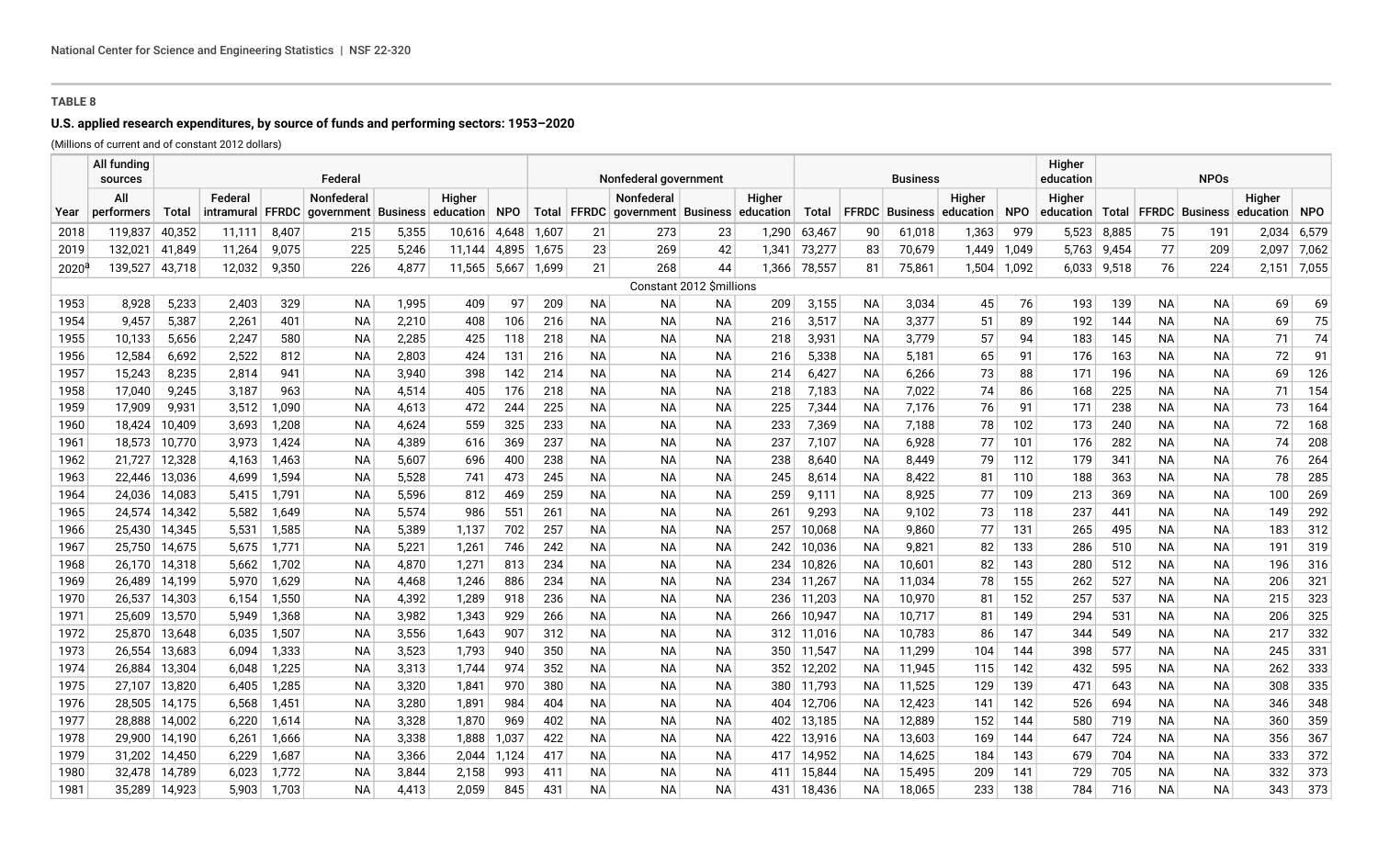# **U.S. applied research expenditures, by source of funds and performing sectors: 1953–2020**

(Millions of current and of constant 2012 dollars)  $\sqrt{a^2 + a^2 + a^2}$ 

|      | All funding<br>sources |        |         |       | Federal                              |       |               |             | Nonfederal government |                 |                                                   |           |        |            |           | <b>Business</b> |                                 |            | Higher<br>education | <b>NPOs</b> |           |           |                                |             |  |
|------|------------------------|--------|---------|-------|--------------------------------------|-------|---------------|-------------|-----------------------|-----------------|---------------------------------------------------|-----------|--------|------------|-----------|-----------------|---------------------------------|------------|---------------------|-------------|-----------|-----------|--------------------------------|-------------|--|
|      | All                    |        | Federal |       | Nonfederal                           |       | Higher        |             |                       |                 | Nonfederal                                        |           | Higher |            |           |                 | Higher                          |            | Higher              |             |           |           | Higher                         |             |  |
| Year | performers             | Total  |         |       | intramural FFRDC government Business |       | education     | <b>NPO</b>  |                       |                 | Total   FFRDC   government   Business   education |           |        | Total      |           |                 | <b>FFRDC</b> Business education | <b>NPO</b> | education           |             |           |           | Total FFRDC Business education | <b>NPO</b>  |  |
| 1982 | 37,080                 | 15,650 | 5,702   | 1,812 | NА                                   | 5,278 | 2,049         | 810         | 422                   | ΝA              | NА                                                | NА        | 422    | 19,443     | ΝA        | 19,057          | 246                             | 140        | 818                 | 747         | NА        | NA        | 362                            | 385         |  |
| 1983 | 39,756                 | 17,115 | 5,859   | 1,890 | <b>NA</b>                            | 6,321 | 2,198         | 848         | 421                   | <b>NA</b>       | <b>NA</b>                                         | NА        | 421    | 20,567     | <b>NA</b> | 20,147          | 277                             | 144        | 868                 | 785         | <b>NA</b> | <b>NA</b> | 380                            | 405         |  |
| 1984 | 42,442                 | 17,957 | 5,597   | 2,223 | <b>NA</b>                            | 6,951 | 2,318         | 868         | 443                   | <b>NA</b>       | <b>NA</b>                                         | <b>NA</b> | 443    | 22,284     | <b>NA</b> | 21,817          | 317                             | 149        | 929                 | 829         | <b>NA</b> | <b>NA</b> | 401                            | 428         |  |
| 1985 | 46,546                 | 20,028 | 5,745   | 2,367 | <b>NA</b>                            | 8,644 | 2,376         | 897         | 479                   | <b>NA</b>       | <b>NA</b>                                         | <b>NA</b> |        | 479 24,171 | <b>NA</b> | 23,654          | 362                             | 155        | 1,003               | 864         | <b>NA</b> | <b>NA</b> | 411                            | 453         |  |
| 1986 | 48,931                 | 18,698 | 5,755   | 2,260 | <b>NA</b>                            | 7,273 | 2,502         | 908         | 535                   | <b>NA</b>       | <b>NA</b>                                         | NA.       |        | 535 27,667 | ΝA        | 27,092          | 411                             | 163        | 1,114               | 916         | <b>NA</b> | NA        | 431                            | 486         |  |
| 1987 | 48,997                 | 18,983 | 5,900   | 2,153 | <b>NA</b>                            | 7,077 | 2,880         | 973         | 584                   | ΝA              | <b>NA</b>                                         | <b>NA</b> | 584    | 27,189     | <b>NA</b> | 26,563          | 456                             | 171        | 1,240               | 1,001       | <b>NA</b> | <b>NA</b> | 483                            | 518         |  |
| 1988 | 49,998                 | 18,200 | 5,693   | 1,665 | NА                                   | 6,512 | 3,316         | 1,014       | 638                   | ΝA              | ΝA                                                | NА        | 638    | 28,679     | <b>NA</b> | 27,991          | 511                             | 177        | 1,385               | 1,096       | <b>NA</b> | ΝA        | 550                            | 546         |  |
| 1989 | 52,590                 | 19,150 | 5,811   | 1,705 | NА                                   | 7,045 | 3,456         | 1,132       | 679                   | <b>NA</b>       | NА                                                | NА        | 679    | 30,065     | ΝA        | 29,317          | 565                             | 183        | 1,520               | 1,176       | <b>NA</b> | ΝA        | 603                            | 573         |  |
| 1990 | 54,808                 | 21,509 | 5,736   | 1,816 | <b>NA</b>                            | 9,372 | 3,362         | 1,224       | 711                   | <b>NA</b>       | ΝA                                                | NА        | 711    | 29,730     | ΝA        | 28,949          | 592                             | 189        | 1,619               | 1,238       | <b>NA</b> | <b>NA</b> | 635                            | 603         |  |
| 1991 | 58,689                 | 21,694 | 6,219   | 2,196 | <b>NA</b>                            | 8,489 | 3,390         | 1,399       | 711                   | <b>NA</b>       | ΝA                                                | NА        | 711    | 33,340     | <b>NA</b> | 32,549          | 595                             | 196        | 1,657               | 1,287       | <b>NA</b> | ΝA        | 651                            | 636         |  |
| 1992 | 56,347                 | 20,334 | 6,442   | 2,271 | <b>NA</b>                            | 6,648 | 3,587         | 1,387       | 711                   | <b>NA</b>       | NА                                                | NA.       | 711    | 32,286     | ΝA        | 31,466          | 615                             | 205        | 1,664               | 1,353       | <b>NA</b> | <b>NA</b> | 675                            | 678         |  |
| 1993 | 54,095                 | 20,421 | 7,020   | 2,176 | <b>NA</b>                            | 6,232 | 3,688         | 1,305       | 719                   | <b>NA</b>       | <b>NA</b>                                         | NA.       | 719    | 29,813     | <b>NA</b> | 28,955          | 643                             | 215        | 1,714               | 1,428       | <b>NA</b> | <b>NA</b> | 707                            | 721         |  |
| 1994 | 52,020                 | 19,605 | 7,082   | 2,267 | <b>NA</b>                            | 5,137 | 3,756         | 1,363       | 735                   | <b>NA</b>       | <b>NA</b>                                         | NA.       | 735    | 28,405     | <b>NA</b> | 27,520          | 660                             | 225        | 1,784               | 1,491       | <b>NA</b> | <b>NA</b> | 722                            | 769         |  |
| 1995 | 56,961                 | 18,845 | 6,891   | 2,385 | <b>NA</b>                            | 4,403 | 3,867         | 1,299       | 777                   | <b>NA</b>       | <b>NA</b>                                         | <b>NA</b> | 777    | 33,977     | <b>NA</b> | 33,054          | 687                             | 236        | 1,825               | 1,537       | <b>NA</b> | <b>NA</b> | 718                            | 819         |  |
| 1996 | 58,989                 | 19,072 | 6,657   | 2,217 | <b>NA</b>                            | 4,974 | $3,913$ 1,311 |             | 798                   | <b>NA</b>       | NА                                                | <b>NA</b> | 798    | 35,631     | NA        | 34,667          | 716                             | 248        | 1,900               | 1,588       | NA        | NA        | 714                            | 875         |  |
| 1997 | 62,483                 | 17,264 | 6,712   | 2,255 | <b>NA</b>                            | 3,557 | 3,382         | 1,358       | 737                   | ΝA              | NА                                                | NА        | 737    | 40,971     | ΝA        | 40,005          | 691                             | 275        | 1,875               | 1,637       | NА        | NА        | 683                            | 954         |  |
| 1998 | 61,431                 | 16,938 | 6,835   | 2,291 | <b>NA</b>                            | 3,496 | 2,908         | 1,408       | 684                   | ΝA              | NА                                                | NА        | 684    | 40,252     | ΝA        | 39,286          | 676                             | 289        | 1,850               | 1,708       | <b>NA</b> | NА        | 667                            | 1,041       |  |
| 1999 | 67,897                 | 18,160 | 7,241   | 2,161 | ΝA                                   | 3,689 | 3,367         | 1,702       | 698                   | <b>NA</b>       | NА                                                | NА        | 698    | 45,287     | ΝA        | 44,285          | 693                             | 309        | 1,938               | 1,814       | NА        | NА        | 703                            | 1,111       |  |
| 2000 | 72,415                 | 19,801 | 7,825   | 2,243 | NA                                   | 3,437 | 3,949         | 2,347       | 715                   | NА              | NА                                                | <b>NA</b> |        | 715 47,795 | ΝA        | 46,772          | 692                             | 331        | 2,055               | 2,048       | NА        | NА        | 740                            | 1,308       |  |
| 2001 | 80,163                 | 23,308 | 8,839   | 2,982 | NA                                   | 4,516 |               | 4,276 2,695 | 740                   | $\overline{7}$  | NА                                                | NА        | 733    | 51,688     | 42        | 50,649          | 671                             | 327        | 2,173               | 2,254       | 65        | ΝA        | 778                            | 1,411       |  |
| 2002 | 62,352                 | 23,433 | 9,241   | 3,585 | <b>NA</b>                            | 3,026 | 4,784         | 2,797       | 795                   | 10 <sup>1</sup> | <b>NA</b>                                         | <b>NA</b> | 785    | 33,199     | 43        | 32,188          | 655                             | 312        | 2,390               | 2,534       | 88        | <b>NA</b> | 851                            | 1,596       |  |
| 2003 | 73,898                 | 26,909 | 9,285   | 3,815 | <b>NA</b>                            | 5,414 |               | 5,386 3,010 | 867                   | 10              | <b>NA</b>                                         | <b>NA</b> | 856    | 40,776     | 43        | 39,771          | 649                             | 313        | 2,574               | 2,772       | 79        | <b>NA</b> | 894                            | 1,799       |  |
| 2004 | 81,482                 | 26,422 | 8,786   | 3,603 | <b>NA</b>                            | 5,628 |               | 5,519 2,885 | 875                   | 9               | <b>NA</b>                                         | <b>NA</b> | 866    | 48,908     | 35        | 47,920          | 642                             | 311        | 2,582               | 2,695       | 48        | <b>NA</b> | 894                            | 1,753       |  |
| 2005 | 79,600                 | 26,661 | 8,637   | 3,703 | <b>NA</b>                            | 6,044 | 5,497         | 2,779       | 831                   | 9               | <b>NA</b>                                         | <b>NA</b> | 822    | 46,703     | 40        | 45,707          | 636                             | 321        | 2,609               | 2,796       | 52        | <b>NA</b> | 885                            | 1,859       |  |
| 2006 | 84,942                 | 27,564 | 8,242   | 3,914 | 96                                   | 6,807 | 5,632 2,873   |             | 985                   | 9               | 187                                               | NА        | 789    | 50,942     | 52        | 49,923          | 635                             | 332        | 2,625               | 2,825       | 60        | ΝA        | 875                            | 1,890       |  |
| 2007 | 92,096 31,777          |        | 7,795   | 5,714 | 120                                  | 9,656 |               | 5,704 2,788 | 1,045                 | 15              | 227                                               | NА        | 804    | 53,569     | 83        | 52,487          | 655                             | 344        | 2,656               | 3,049       | 99        | <b>NA</b> | 915                            | 2,035       |  |
| 2008 | 81,169                 | 28,746 | 7,749   | 6,188 | 155                                  | 5,716 | 6,185         | 2,754       | 1,230                 | 16              | 276                                               | 75        | 863    | 44,892     | 94        | 43,732          | 715                             | 350        | 2,840               | 3,461       | 99        | 111       | 1,007                          | 2,245       |  |
| 2009 | 77,999                 | 33,772 | 8,286   | 6,292 | 196                                  | 8,205 | 7,584         | 3,209       | 1,383                 | 20              | 332                                               | 40        | 991    | 36,083     | 92        | 34,859          | 796                             | 335        | 3,065               | 3,695       | 109       | 101       | 1,059                          | 2,426       |  |
| 2010 | 82,167                 | 30,833 | 8,336   | 5,225 | 227                                  | 4,893 |               | 8,990 3.162 | 1,461                 | 19              | 368                                               | 33        | 1,041  | 42,779     | 70        | 41,582          | 793                             | 334        | 3,197               | 3,898       | 80        | 189       |                                | 1,075 2,554 |  |
| 2011 | 83,423                 | 30,125 | 8.174   | 5,152 | 230                                  | 4,486 | 9,339         | 2,744       | 1,438                 | 13              | 355                                               | 71        | 999    | 44,610     | 82        | 43,387          | 795                             | 346        | 3,395               | 3,855       | 78        | 124       |                                | 1,093 2,559 |  |
| 2012 | 86.822                 | 30,191 | 8,587   | 5,566 | 220                                  | 4,137 |               | 9,053 2,629 | 1,387                 | 19              | 330                                               | 45        |        | 994 47,727 | 81        | 46,436          | 861                             | 349        | 3,602               | 3,916       | 76        | 137       |                                | 1,132 2,571 |  |
| 2013 | 86.640                 | 31,866 | 8,166   | 6,524 | 209                                  | 5,924 | 8.620         | 2.423       | 1,396                 | 21              | 295                                               | 46        | 1.033  | 45,327     | 92        | 43,968          | 902                             | 365        | 3.788               | 4,264       | 68        | 196       |                                | 1,246 2,754 |  |
| 2014 | 88,537                 | 32,178 | 8,466   | 6,527 | 193                                  | 6,218 | 8.291         | 2,483       | 1,345                 | 12              | 262                                               | 34        | 1.037  | 46,465     | 103       | 45.040          | 944                             | 378        | 3,982               | 4,568       | 65        | 241       |                                | 1,343 2,919 |  |